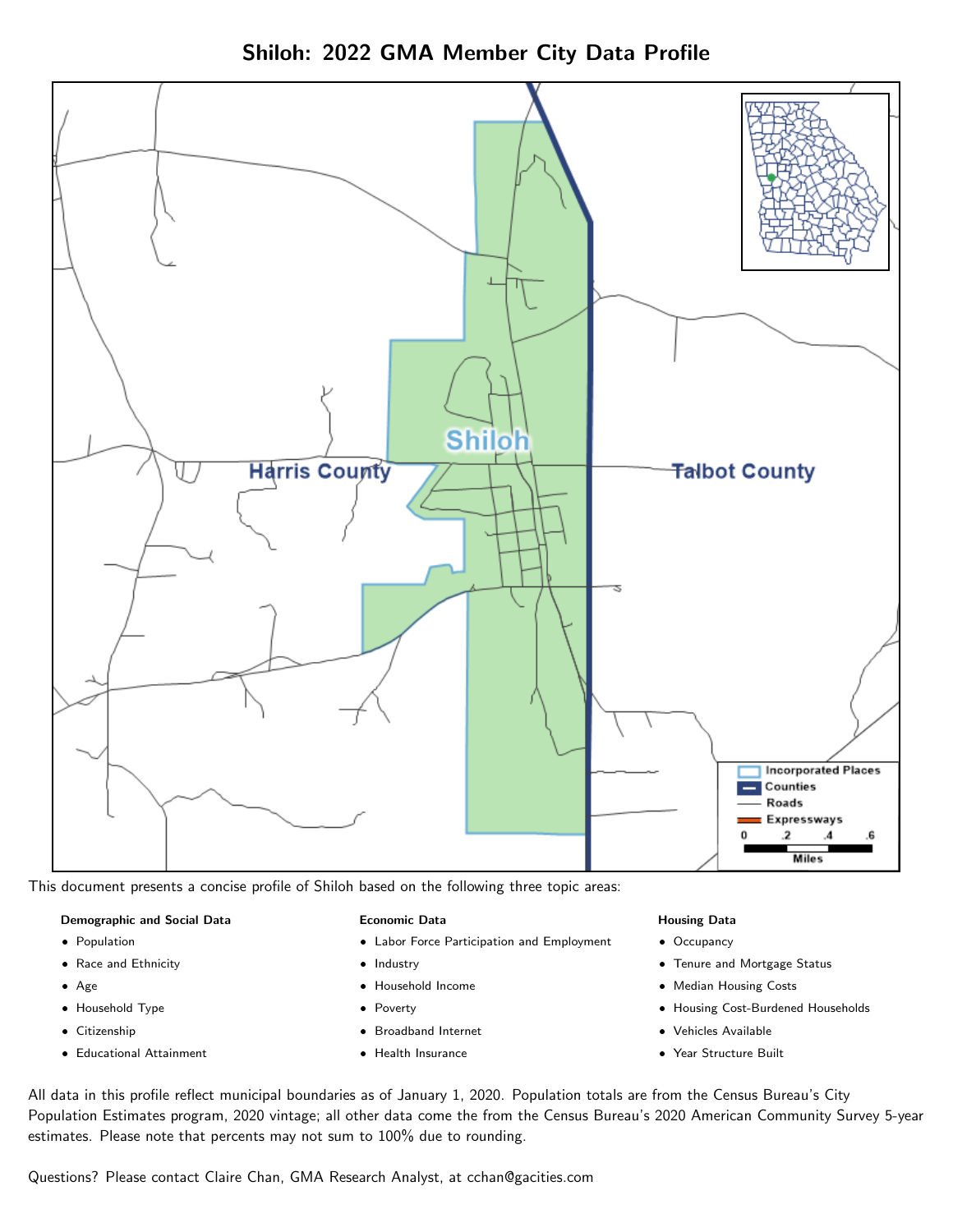# Shiloh: Demographic and Social



0% 2% 4% 6% 8% 10% Male and the male of Female 10% 8% 6% 4% 2% 85 and over 80-84 75-79 70-74 65-69 60-64 55-59 50-54 45-49 40-44 35-39 30-34 25-29 20-24 15-19  $10-14$ 5-9 Under 5

## **Citizenship**

Age

| Native Born<br>100% |  |
|---------------------|--|

Race and Ethnicity



Source: U.S. Census Bureau, City Population Estimates, 2020 vintage Source: American Community Survey, 2020 5-year estimates, table B03002

## Household Type



Source: American Community Survey, 2020 5-year estimates, table B01001 Source: American Community Survey, 2020 5-year estimates, table B11001

## Educational Attainment



Source: American Community Survey, 2020 5-year estimates, table B05002 Source: American Community Survey, 2020 5-year estimates, table B15002

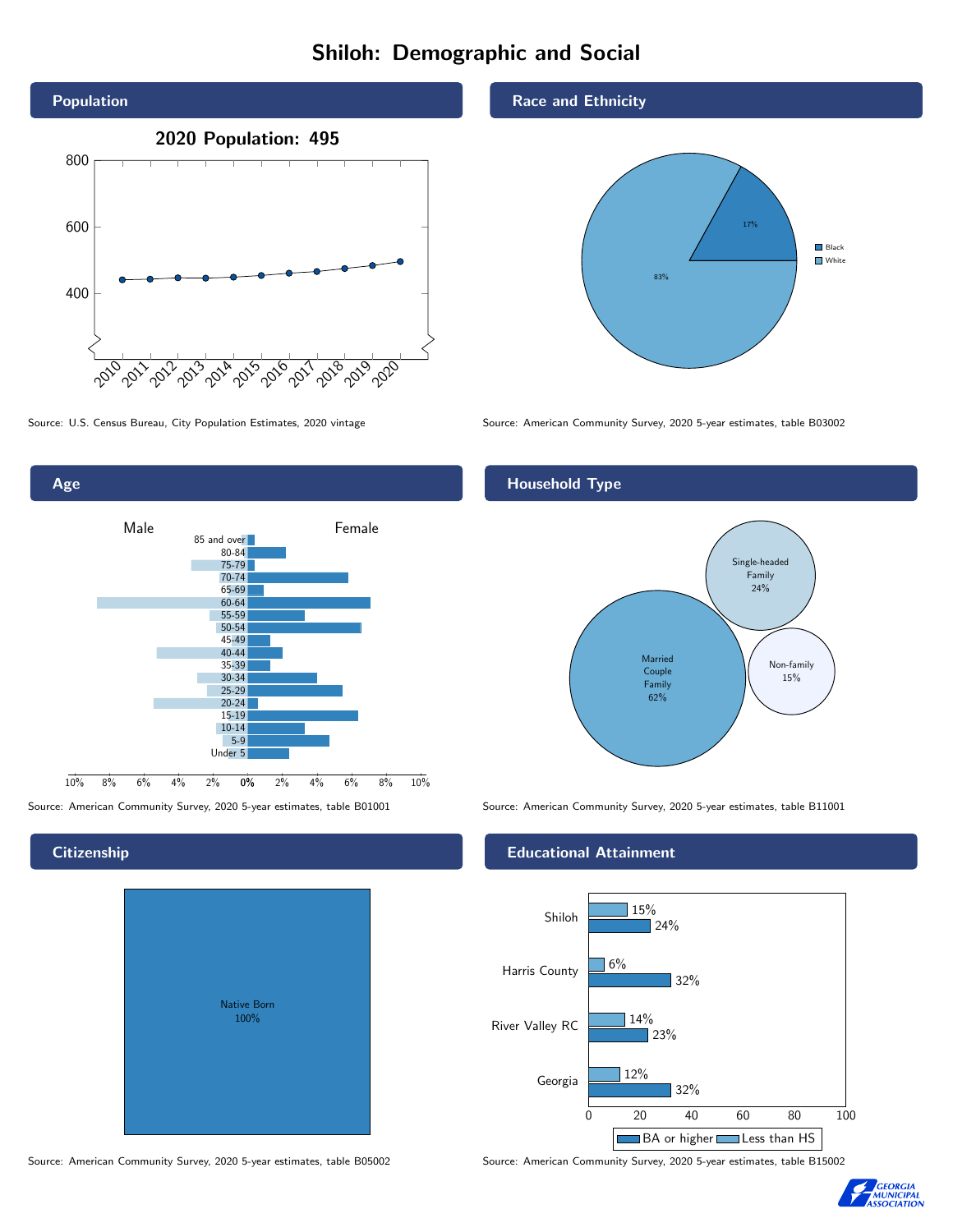# Shiloh: Economic



Source: American Community Survey, 2020 5-year estimates, table B23001 Note: Unemployment rate is based upon the civilian labor force.

## Household Income



Source: American Community Survey, 2020 5-year estimates, tables B19013 and B19025 Source: American Community Survey, 2020 5-year estimates, table B17010



Source: American Community Survey, 2020 5-year estimates, table B28002 Source: American Community Survey, 2020 5-year estimates, table B18135

#### Industry

| Agriculture, forestry, fishing and hunting, and mining      | $0\%$ |
|-------------------------------------------------------------|-------|
| Construction                                                | 7%    |
| Manufacturing                                               | 14%   |
| <b>Wholesale Trade</b>                                      | 2%    |
| Retail Trade                                                | 12%   |
| Transportation and warehousing, and utilities               |       |
| Information                                                 | 2%    |
| Finance and insurance, real estate, rental, leasing         |       |
| Professional, scientific, mgt, administrative, waste mgt    |       |
| Educational services, and health care and social assistance |       |
| Arts, entertainment, recreation, accommodation, food        |       |
| service                                                     |       |
| Other services, except public administration                |       |
| Public administration                                       |       |

Source: American Community Survey, 2020 5-year estimates, table C24030

### Poverty



## **Health Insurance**